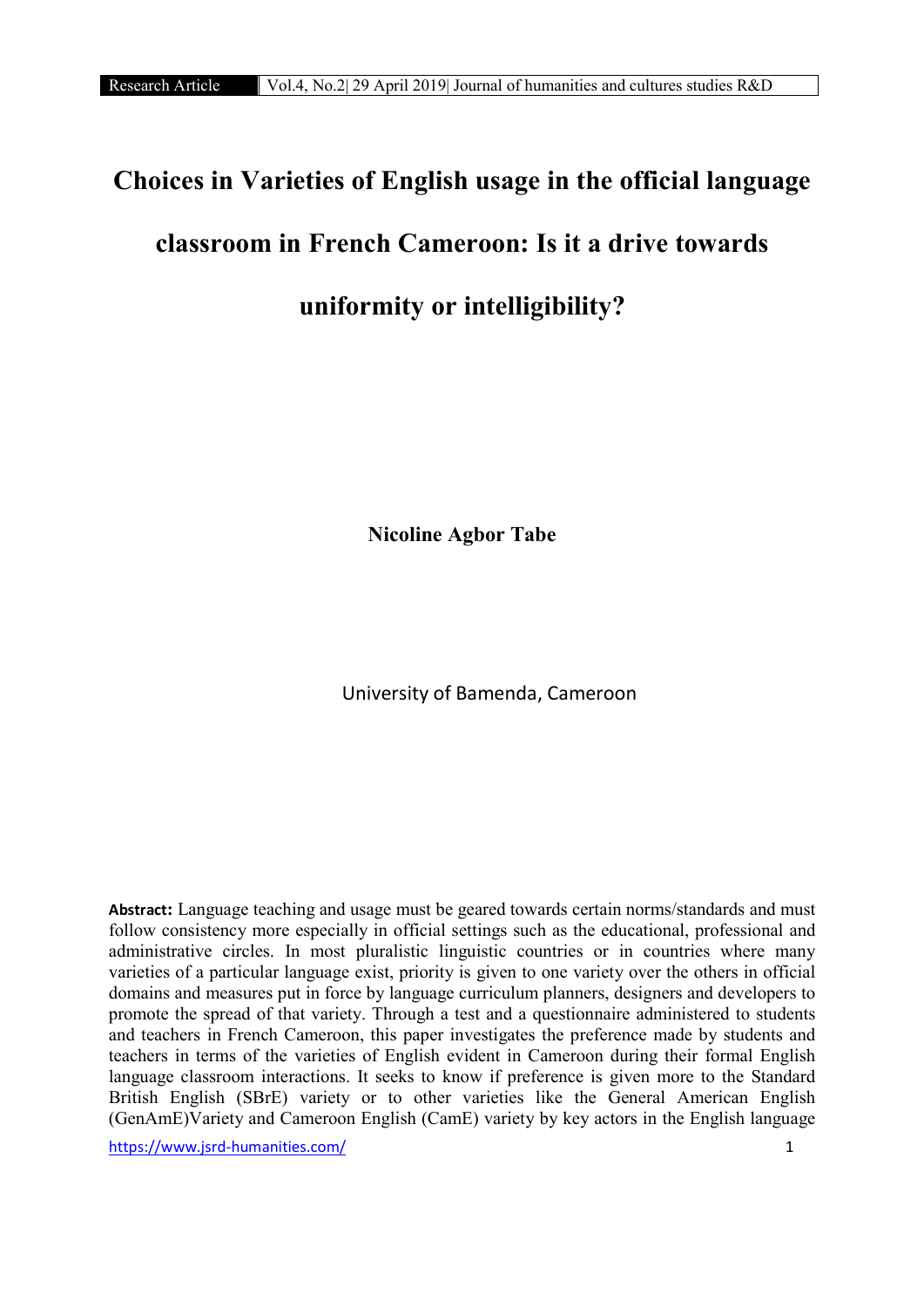classroom. By so doing, it makes allegations as to whether the choices made by the target population are uniform or geared towards intelligibility. Findings portray inconsistency in the choice of the SBrE variety usage in the classroom setting. Rather, priority is given more to CamE when placed alongside with SBrE at the level of grammatical expressions and to GenAmE when it comes to lexical expressions thereby confirming the claim that there is no uniformity as English usage in the official classroom environment is concern since the drive for intelligibility prevails for many reasons.

Keywords: Language choice, varieties of English, official classroom setting, uniformity, intelligibility.

#### 1. Introduction

This paper is made up of three main parts: Introduction, data presentation and analysis and the conclusion. While the introductory part presents the statement of the problem, objectives of the study, research questions and hypothesis, methodology and literature review; the data presentation and analysis portion illustrates, describes and scrutinizes information gotten from the field and the conclusion summarises the findings and makes recommendations.

## 1.1. Statement of the problem

The colonial linguistic heritage of English from Britain gives priority to the use of Standard British English (SBrE) over other varieties of English visible in Cameroon today. Despite the colonial linguistic heritage of English from British, the 1961 constitution and subsequent ones only states that English like French is an official language in Cameroon and nothing is said about the official variety of English to be used in Cameroon. Subsequent constitutions state that the state shall promote the official languages in Cameroon again without taking into cognisance the variety to be promoted despite the growth of New Englishes like Cameroon English (CamE) attested by many Cameroonian linguistic researchers like Mbangwana 1987, Simo Bobda 1998, Kouega 1999, and Atechi 2006. Also, the creation of the American Cultural Centre to promote the American culture through the learning of the General American English (GenAmE) was welcomed and promoted by the state alongside the SBrE. The American Cultural Centre gained the admiration of many Cameroonians thanks to the use of the rhotic accent and thus led to the mad rush of users who enrolled to better learn and use the American variety of English which was in vogue. No surprise why Simo bobda (1998) wonders whether the choice of British or American English matters in Cameroon and later in the preface of *Watch Your English* (2002) contends that:

 While acknowledging the legitimate emergence of an autonomous variety of English in Cameroon, I believe that we are still in many ways dependent upon British and American Norms. Our educational and professional successes are still dependent on these norms.

The above quotation is a pointer that both SBrE and GenAmE are used in official educational and professional circles in Cameroon. Does this mean that these two varieties can be used interchangeably in the above milieus? Despite the absence of a clause in the state constitution stating the variety of English which is official, Standard British English continue to be the target in the English language teaching (ELT) industry in Cameroon justified through ELT contents and the nature of official examinations which prove that typical CamE and GenAmE features are relegated to the background while those of British English are highly prioritised.

The fact that even the current state constitution sates nothing about the variety of English to be used and promoted makes one marvels whether those who drafted the constitution where not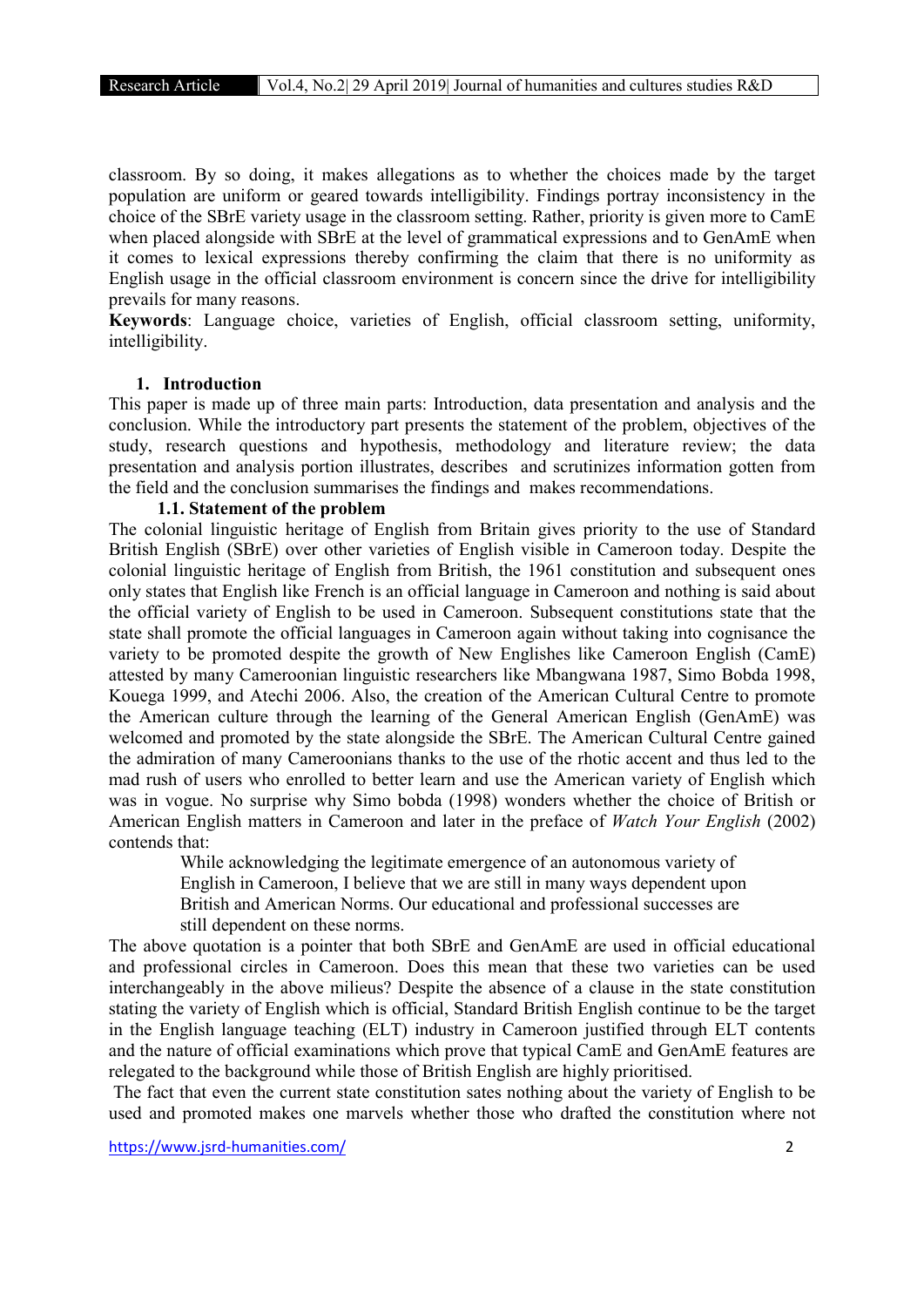conscious of the many varieties of English uses within the country or maybe it was an intentional act to indicate the liberal nature in which they wanted English language to be used with focus on intelligibility.

# 1.2. Objectives

This study examines the choices of variety of English usage made by French Cameroon students and teachers during their official English language classes and its outcome to the spread and use of English in Cameroon. It thus tries to identify the frequency of the varieties opted for by the target population in the classroom setting, finds out if the population is consistent or not in their usage of the SBrE, possible reasons for the situation and its impact to the growth and spread of the English in Cameroon.

## 1.3. Research questions and hypothesis

This study is guided by some questions which will direct the data collection and generate discussions such as:

- Which are the varieties of English evident in usage of the target population (English language teachers and students) in the official classroom settings?
- Are the target users consistent in their choice of SBrE variety in classroom situations?
- If no then, what are the causes and consequences of the inconsistency in usage on spread and growth of English in Cameroon?

This work is based on the assumption that; the choices of English varieties made by the accessible population shows the growing influence of other varieties of English usage in the official classroom where Standard British English variety is expected to be autonomously used. Language policy and language curriculum designers are responsible for the above and if care is not taken, the growth and spread of English in the official milieu in Cameroon might not be consistent to the colonial variety but rather on intelligibility.

# 1.4.Methods of data collection

The population used for this study composed of students (form fives and upper-sixths) of Government Bilingual Practising High School (GBPHS) Yaounde and Government Bilingual High School (GBHS) Ngaoundere and their English language teachers from French Cameroon. Through the use of the purposive cluster random sampling and volunteer sampling techniques, relevant data for quantitative and qualitative analysis was collected using a test and a questionnaire administered to students and teachers respectively.

A total of 120 students were randomly chosen in these two classes in the two schools to participate in the test (30 volunteers per class). Therefore, 60 students were chosen in each school in the form five and upper-sixth classes. A total of 120 test papers were administered to students with all the 120 finally retained thanks to the support of the teachers. The test constituted 30 questions where they had sentences in context with gaps for them to select words and expressions to use in the classroom context. It is important to note that the test was set at the backdrop of SBrE while the options given to informants came from the SBrE, GenAmE and CamE varieties. The choice of this style was to see if the learners could be consistent in their choice of the SBrE variety.

The first part of the test made up of ten questions was intended to know the preference of the students on the use of grammatical expressions in the official classroom setting between SBrE and CamE. The second section also a series of 10 questions focused on choices opted for in terms of grammatical usage between SBrE and GenAmE. The last portion of 10 questions was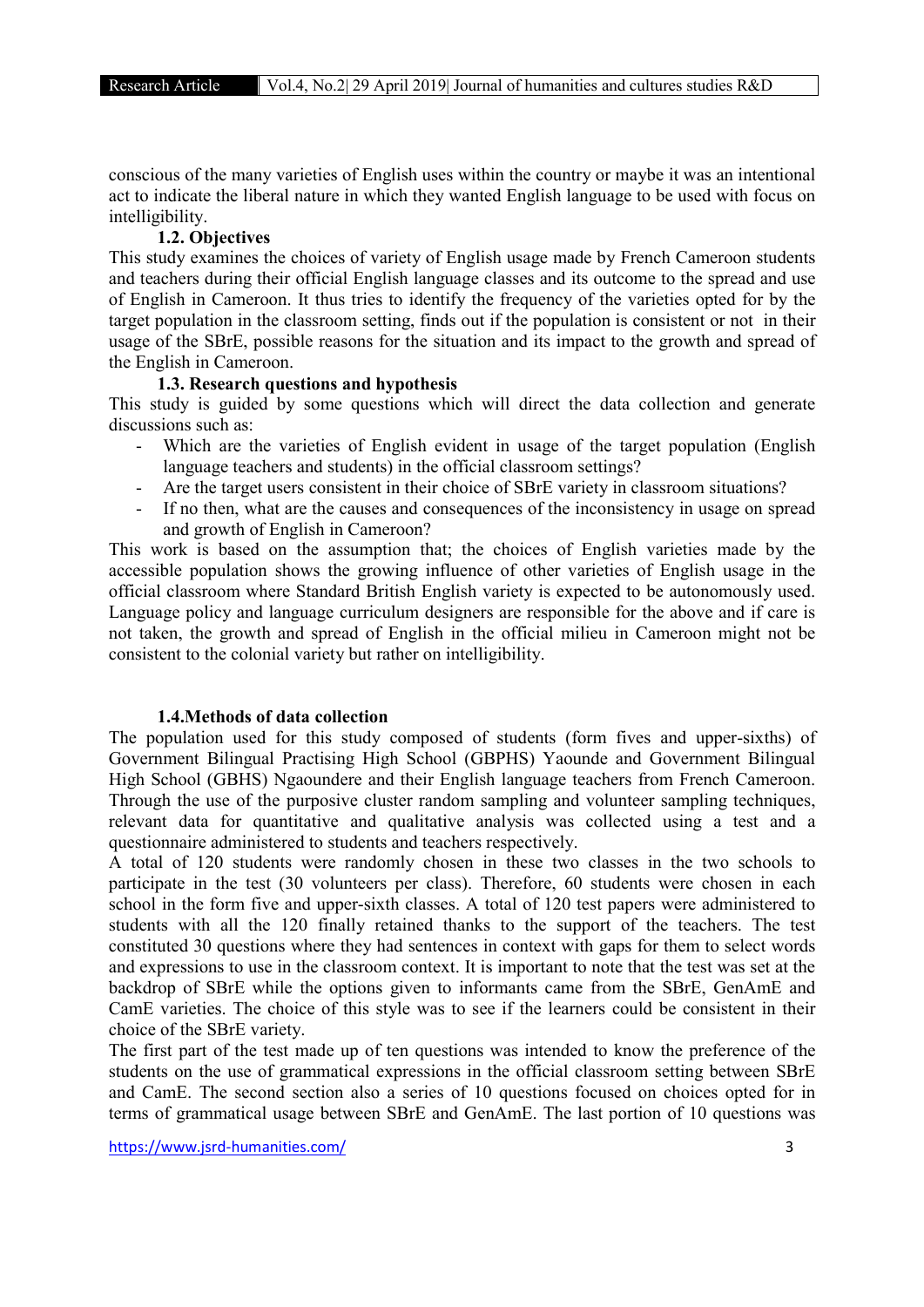meant to know the variety of English (SBrE and GenAmE) preference of the students in relation to lexical choices.

Five voluntary English language teachers teaching the target classes were equally chosen per school to answer the questionnaire making a total of 10 teachers. It consisted of multiple choice questions and open ended questions. The teachers' questionnaire was to investigate the varieties of English used in the classroom by teachers, how consistent they use it and why they use it. The classroom setting is used since it is an official one responsible for the spread of English in Cameroon and also where the official variety is expected to be used and promoted.

Contrastive linguistics (also known as Contrastive Analysis), propounded by Fries (1945) and implemented and cited by Lado (1957) was used as the frame for data collection and analysis because of its focus on linguistic differences.

## 1.5. Literature review

Many national and international Linguistic researchers like Simo Bobda (1998, 1993 and 2002 ), Simo Bobda and Mbangwana ( 1993), Kouega (2006, 2007, 2009), Atechi (2006), Bauer (2000), Crystal (2003), Wardhaugh (2006), Essossomo (2015), Belibi (2013) etc have taken interest in the varieties of English. Some are related to this current study which warrants me to show their points of convergence and divergence.

Bauer (2000) investigated the generalities which determine the ways in which English diverges in different locations. She talks about the characteristics of English as it is used around the world, restricted to those varieties of English spoken predominantly by native speakers of English. Her findings were based on colonial varieties which she considered to be nonstandard and Standard English that of Southern England, and only slightly extreme version of this would allow two standard forms (a British and a North American form). In like manner, Wardhaugh (2006) tackles issues on language dialects and different varieties. He equally shows how a language like English can vary from one country or community to another and from one culture to another. While Bauer and Wardhaugh studies determine ways in which English will differ from one location to another, this current study looks at how there is inconsistency in the use of English varieties within one location and country-French Cameroon.

In his book entitled *English as a Global Language*, Crystal (2003) examines the range of historical factors which have led to the current position of English in the world. He focuses on the linguistic characteristics of New Englishes at the level of grammar and vocabulary. He also gives some differences between SBrE and GenAmE. His findings based on the future of English as a global language points out that English has a significance that goes beyond just the language for, it is a language of global exchange though if care is not taken; it may one day die like Latin and French. In like manner, Atechi (2006) works on the intelligibility of native and non-native English speech: *A Comparative Analysis of Cameroon English and American and British English*. The purpose of his work was to measure the intelligibility of Cameroon English speakers to British and American English speakers and vice versa, and to analyse the major causes of intelligibility failure when speakers of these varieties of English interact. He concluded that the failure by Cameroon English speakers to understand Native English and the way native speakers understand them do not mean that Native English varieties are deficient or that Cameroon English speakers have bad ears when it comes to Native English. According to him, the problem is that the two varieties have differences at the level of segmental and supra segmental phonology that create communication barriers. Other linguistic researchers like Simo Bobda and Mbangwana (1993) brought out the differences between SBrE and CamE and GenAmE and SBrE from the spoken English point of view. Simo again in Watch your English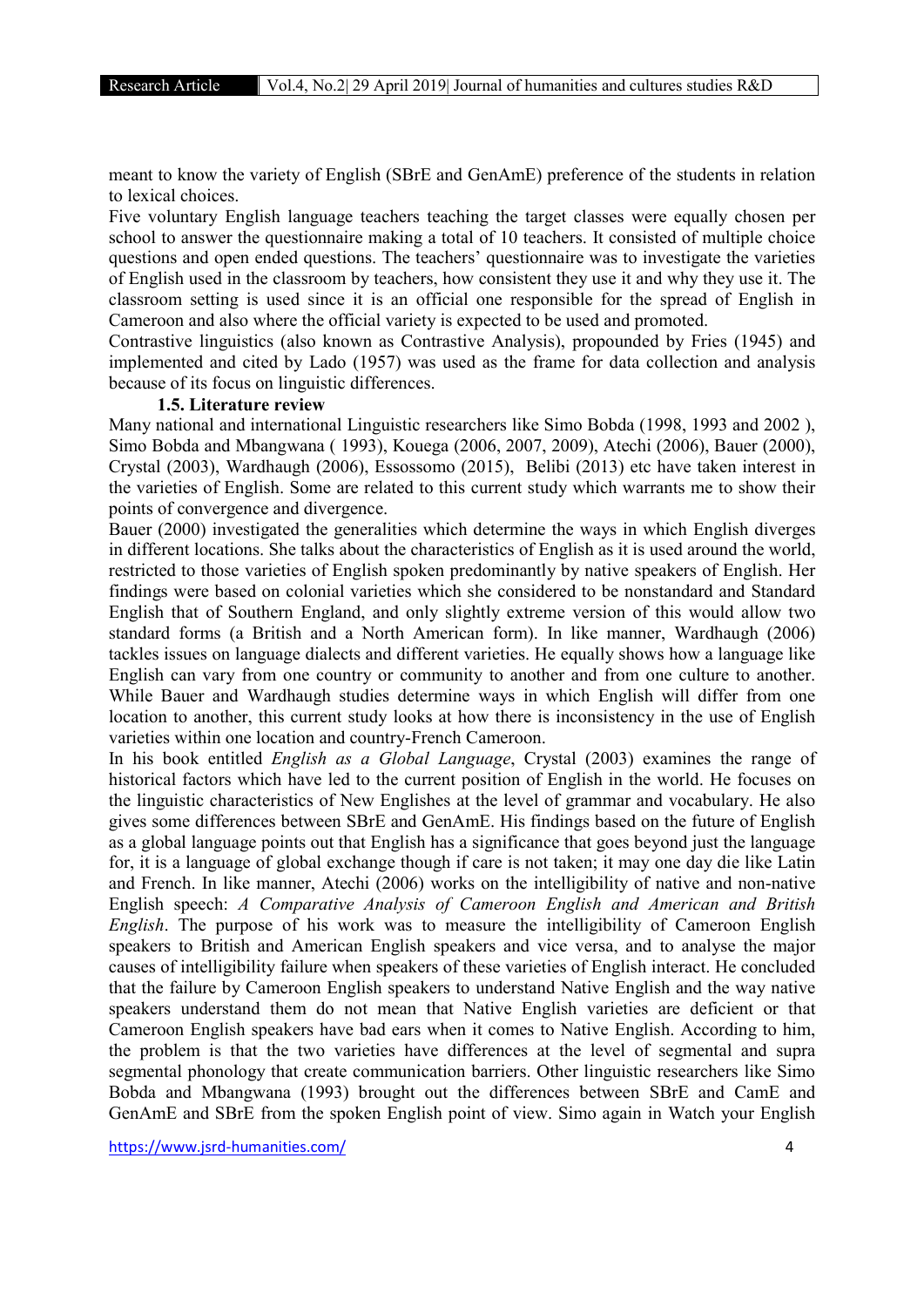(2002) pinpoint the differences that exist in usage between SBrE and the other Englishes used in Cameroon.

Crystal, Atechi, Simo Bobda and Mbangwana's studies helped in identify the differences that exist in the Englishes and thus limit the current paper to grammatical and lexical choices where there exist differences in usage. These works and others like Pikhart (nd) and Williams (2007) equally served as references in designing the test given to student to illicit data for this study. This current study though on varieties of English used by students and teachers in Cameroon, it focuses on the growing influence of other varieties of English over SBrE expressions which has paved the way for fluctuation in the use of English in the classroom setting in French Cameroon. Essossomo (2015), in his article entitled "*The Fallacy of Promoting Non-Native Varieties of English in Postcolonial Multilingual Settings: The Case Study of Cameroon English (CamE) in Cameroon"*, assumes that, the promotion of CamE to the detriment of SBrE accent is definitely a fallacy. He is of the opinion that the English language teaching pedagogy based on the local variety of English advocated by Cameroonian scholars and researchers cannot bare fruits as Cameroonian professional users of English did not receive any training on how to teach CamE and that there are no pedagogical materials so far that clearly outline an approach to CamE grammar, vocabulary, morphology and others. The objective of this work is to show that there is a gap between theory and practice and therefore CamE should not be prioritised over SBrE for there is no approach yet as far as teaching it is concerned. His thinks that, instead of wasting time and energy trying to promote what seems to be impossible for the moment, Cameroonian researchers and researchers who advocate the English language teaching pedagogy based on CamE, should better look forward to integrate some SBrE features which are still problematic to some learners. His work is similar to ours in the sense that he brings out a brief comparison of CamE and SBrE and equally mentions how it affects teaching and learning process. Another researcher who focus on the pedagogic implication of teaching varieties of English is Belibi (2013) in his article entitled; "*teaching a Standard Variety of English or a Local Standard: The Case of Cameroon".* He centres on the emergence of New Englishes, their identification and acceptability*.* He questions whether both native speakers and non-native speakers are in favour of using local varieties of English as standards. He equally put forward the pedagogic implications and the non-native teacher's dilemma in teaching English with focus on the Cameroonian teachers by questioning which variety should be taught in the classroom. He recommends different methods of teaching SBrE in order to facilitate the Cameroonian teacher's work. Backley (2006), in his article entitled *"Varieties of English: Teaching Englishes, not English*" like the previously cited authors focuses on varieties of English from a pedagogic standpoint. He examines some differences in the way teachers and students approach the teaching and learning of English at the high school and university circles. He found out that there is a change in approach in teaching and learning English from High school to the university which involves a shift away from the prescriptive approach used in high school teaching towards a more descriptive approach preferred at university. In the later approach, the author gives priority on describing the language '*as it is'* so, crucially, this includes making students aware of the complex patterns variation that are typical to the language used by native speakers in the real world. The above works are related to the current paper given that they all focus on pedagogy and choices to make in teaching English but they are distinct from the current research at the level of the objectives. While they advocates on the prioritisation of SBrE over CamE the current work focuses on the inconsistent use of English in the official classroom setting where the SBrE variety is expected to be constant.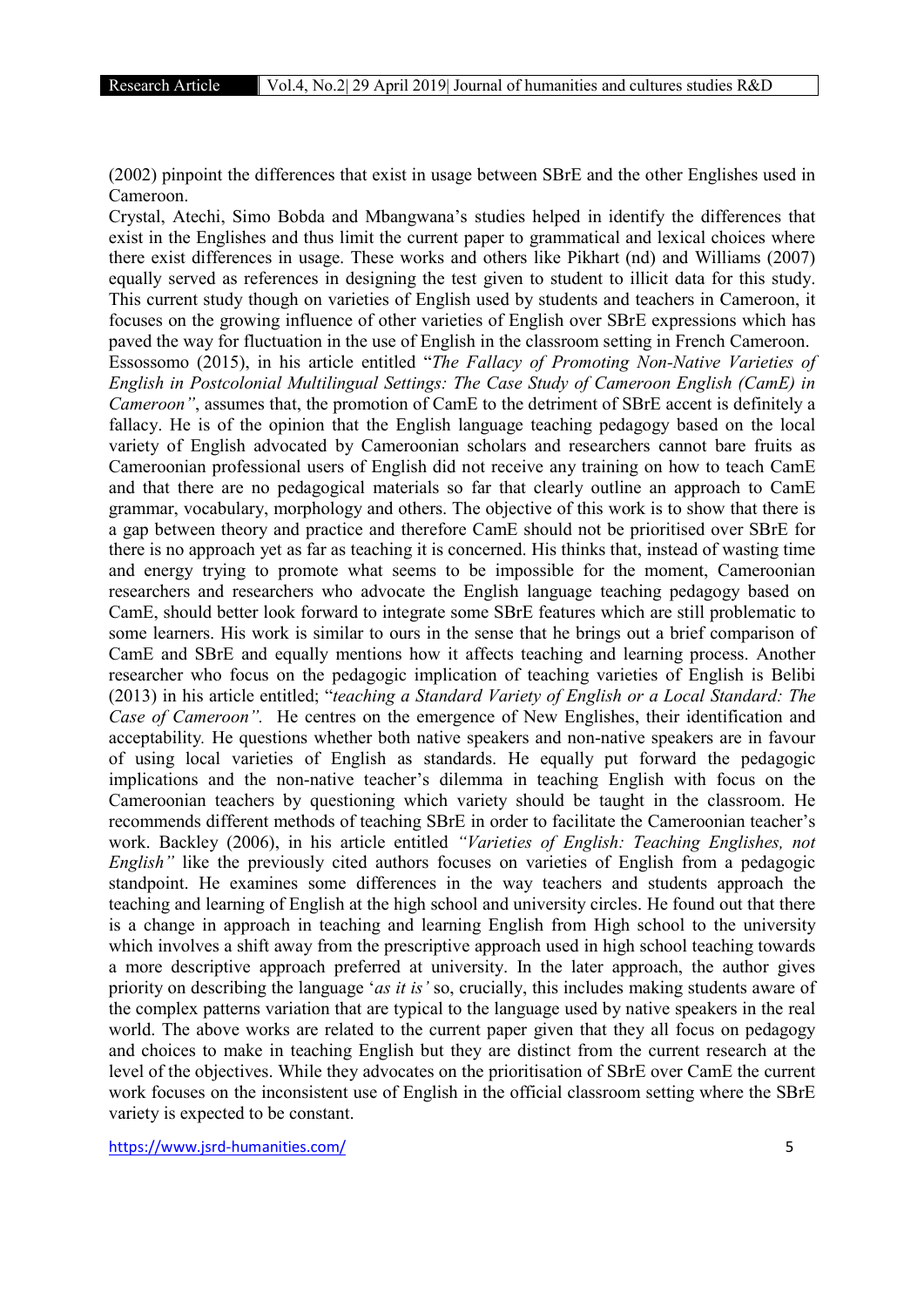In the article entitled "*Languages and language varieties; comparative research on the linguistic attitudes in four bilingual minority communities in Hungary",* Barbely (2011), studied the patterns in variation of attitudes toward minority language in four minority communities in Hungary. She focused her research on how to obtain significant information about the mechanism of the language process of autonomous minorities in the country. In a descriptive approach, she came up with results that in the course of language shift, communities at an advanced stage of language shift have less positive attitudes towards their minority languages than individuals from communities where language shift is in a less advanced stage. Also, Krashen (2002), in his book entitled Second Language Acquisition and Second Language learning, points out factors which may hinder or slow the process of a complete learning of a second language and brings out some factors which may sometimes lead to the evolvement of a language variety like the interference of the first language in Second Language learning. The notion of shift and interference from one variety of English usage to another raised by Barbely and Krashen are common practices in Cameroon evident through the fluctuation in grammatical and lexical expressions exercised by the target population of this study examined at the level of data analysis. Despite these points of convergence, the current work is distinct in its objectives, methodology, population and findings.

After looking at what is available as literature related to this paper, the next section takes the reader to the presentation and analysis of the data collected through the test and questionnaire administered to students and teachers.

# 3. Data presentation and analysis

Data will be presented and analysed based on two instruments of data collection: the test and questionnaire administered to students and teachers respectively. While the former was to investigate the choices of English variety of students in the classroom in French Cameroon and check if the target population is consistent in the SBrE in official settings, the later was to know if teachers are equally consistent in their choice of English in class and see the correlation between the students and teachers choices made in the target setting.

# 2.1. Analysis and interpretation of the test administered to students

This section analyzes data gotten from students through the use of the test instrument. Choices in Varieties of English made by students in their official classroom settings are analysed below under subheadings like choices in grammatical expressions between SBrE and CamE, choices in grammatical expressions between SBrE and GenAmE, choices in lexical expressions between SBrE and GenAmE and consistency in the choice of variety.

# 2.1.1. Choices in grammatical expressions between Standard British English versus Cameroon English

To illicit data for this study, a test was design for learners to choose the variety they use in their official classroom setting. The first section constituted ten gap filling sentences tasks for students to choose between two varieties of English (CamE and SBrE) they use in the classroom setting. The table below presents the results.

| Choice | of | Yaounde | Ngaoundere | Total |
|--------|----|---------|------------|-------|
| usage  |    |         |            |       |
| SBrE   |    | 48.67%  | 43.34%     | 46%   |
| CamE   |    | 51.33%  | 56.66%     | 54%   |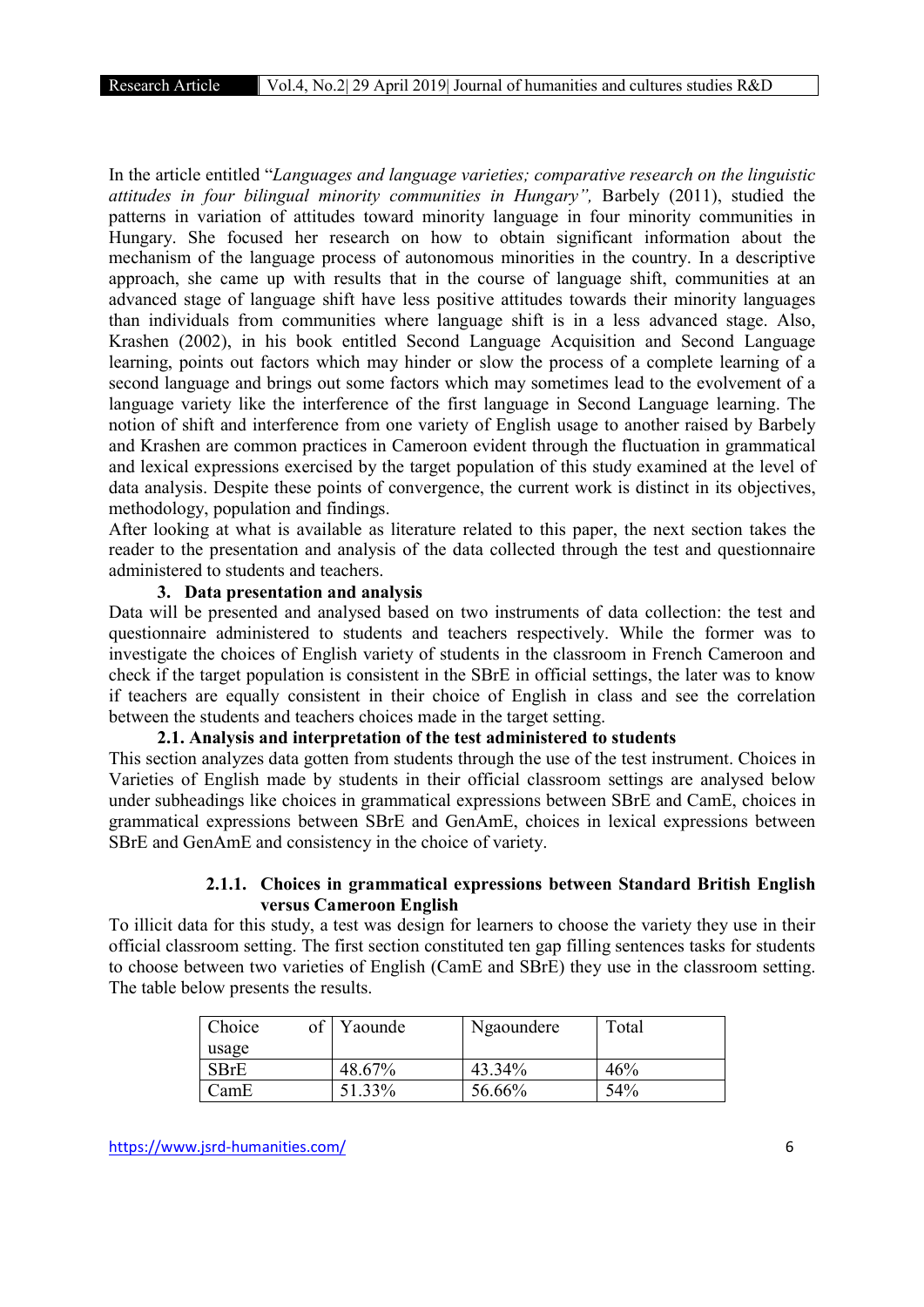# Table 1: Choice in the use of grammatical expressions between SBrE and CamE The above statistical results show that 51.33% of students in GBPHS Yaounde give preference to the use of CamE expressions against 48.67% who opted for SBrE. In GBHS Ngaoundere, 56.66% of students chose CamE expressions against 43.34% who selected SBrE variety. In total, it is very clear that informants opted more for CamE (54%) over SBrE (46%). This thus justifies the claim that due to its easy nature, CamE is gaining more grounds in Cameroon attested by Simo Bobda (2002) and Kouega (2006 and 2007). Many students and even teachers tend to use it either by ignorance or by preference at the detriment of SBrE which is the official variety which should strive at the domains of education and administration in the country.

## 2.1.2. Choices in grammatical expressions between Standard British English versus American English expressions

Statistics shows that in GBPHS Yaounde, just 31.66% of students opted for GenAmE expressions against 68.34% who preferred SBrE expressions during the test. In GBHS Ngaoundere, 39.99% of the informants use GenAmE expressions against 60.01% who use SBrE expressions. From the above results, it is noticed that students in French Cameroon make more use of SBrE grammatical expressions than of GenAmE expressions, though the summative difference is not alarming. 64% of the informants use more of SBrE grammatical expressions over 36% who use GenAmE expressions. Technology has a great role to play as far as the use of GenAmE is concerned in Africa in general and Cameroon in particular. Most of the American expressions used by students are gotten either from the television or from the internet. Some of these expressions may sound good to the ear or fashionable but are not SBrE usage.

# 2.1.3. Choices in lexical expressions between American English versus American English

Students were equally tested to know the varieties they opted for in lexical expressions. Sentences were presented to informants with gaps for them to choose between SBrE and GenAmE expressions to fill the spaces. The subsequent table clearly represents the scores.

| Choice | Yaounde | Ngaoundere | Total |
|--------|---------|------------|-------|
| usage  |         |            |       |
| SBrE   | 50.01%  | 37.5%      | 43.8% |
| GenAmE | 49.99%  | 62.5%      | 56.2% |

## Table 2: Choice in variety in the use of lexical expressions between SBrE and GenAmE

Statistics from the field presented above points that in GBPHS Yaounde, 49.99% of the students use lexical expressions in GenAmE against 50.01% who use SBrE. In GBHS Ngaoundere, 62.5% of the students use lexical expressions in GenAmE against 37.5% who make use of SBrE. In sum, 56.2% students use GenAmE in lexical choices as over 43.8% who use the SBrE ones. Sometimes, words in GenAmE seem to be more fashionable and sound more pleasant to the ear. For example, in GenAmE they use 'term paper' which corresponds to essay in SBrE. Due to such prejudices, many students tend to use words in GenAmE rather than in SBrE. We equally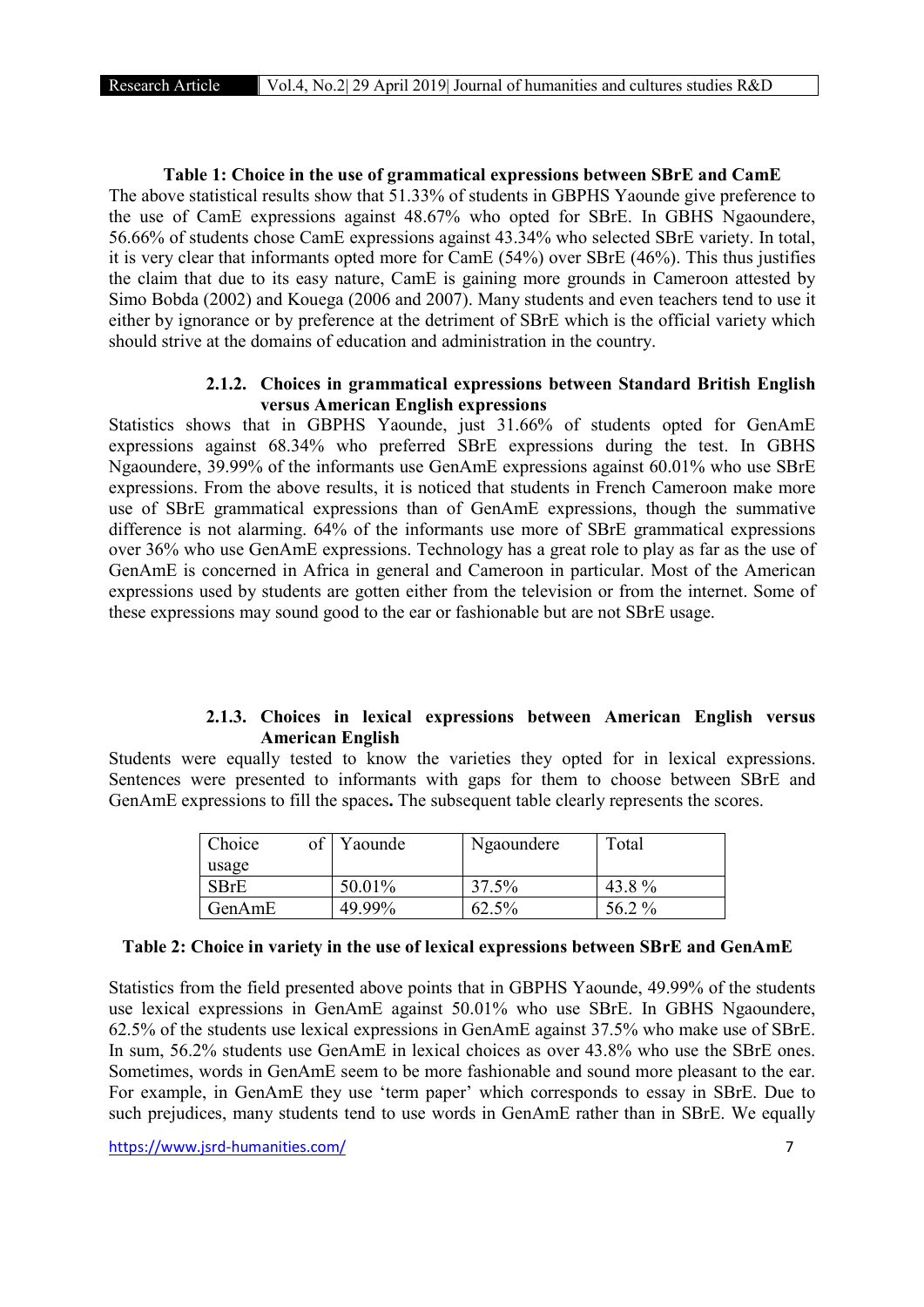have examples like 'cab' in GenAmE and 'taxi' in SBrE and many others. America can equally be considered as a leader in the film and entertainment industry making their variety to spread worldwide and to be used by many.

# 2.1.4. Consistency in the choice of a particular variety used in class by students

The fact that the number of students who opted for SBrE grammatical expressions changed and decreased considerable in their choice of lexical expressions is a pointer to the fact that, the students are not consistent in using a specific variety of English in the official classroom setting. Also, since the learners vary their choice of variety and at times give preference to CamE over SBrE and in another situation gives preference to GenAmE over SBrE and vice versa is further indication that learners are not consistent in using the SBrE variety in the classroom where it is expected to prevail.

The classroom instructor has a primordial role to play in transmitting to students consistent input for their subsequent output. That is why the next part of our discussions focuses on the choice of variety by teachers in the classroom.

# 2.2. Analysis and interpretation of the teachers' questionnaire

Analysis of data collected through the questionnaire administered to English language teachers of the target classes is the focus of this part of the study. The questionnaire constituted 09 questions made up of multiple choice and open questions. Choices made by teachers as concerns the variety of English usage in the classroom setting in French Cameroon is grouped under variety used in class by teachers, Consistency in usage of different varieties by teachers and fluctuation from one variety to another by teachers.

#### 2.2.1. Variety used in class by teachers

Though other factors also contribute to the choice of variety of students, English language teachers have a greater role to play. The variety of English used in class by students depends on the variety the teacher teaches. In this case, the students will master and make use of what they are been taught. One of the four questions linked to the variety of English used in class gave us the following results presented on the table below.

| Variety used in   Yaounde |     | Ngaoundere | Total |
|---------------------------|-----|------------|-------|
| class<br>by               |     |            |       |
| teachers                  |     |            |       |
| <b>SBrE</b>               | 70% | 60%        | 65 %  |
| GenAmE                    | 10% | 20%        | 15 %  |
| CamE                      | 20% | 20%        | 20%   |

# Table 3: Variety used in class by teachers

The table above shows that, in GBPHS Yaounde, 70% of the teachers said they used SBrE in their classes, 10% use GenAmE and 20% use CamE. In GBHS Ngaoundere, 60% of teachers use SBrE, 20% use GenAmE and 20% use CamE. In terms of reasons as to why the target teachers use the SBrE variety, in Yaounde, out of the 70% who used SBrE, 60% said it is because it is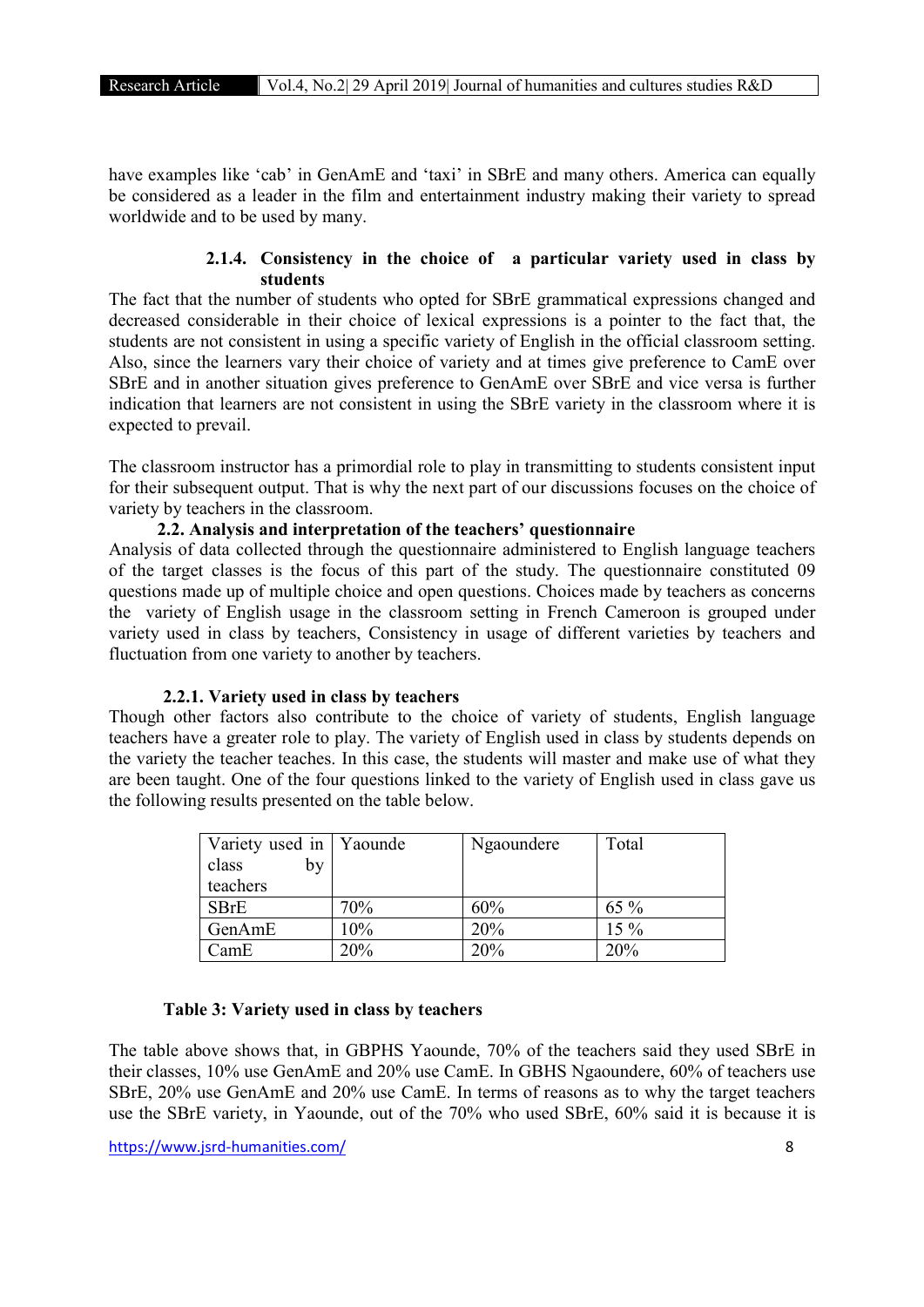formal while 10% said they use it because they feel comfortable using it while in Ngaoundere, all the users opted for SBrE out of comfort. As for the reason advanced by teachers for their use of the other varieties in class, all do so because they feel comfortable using them. It is important to note that not all teachers stick to formality and not all of them know and can identify the formal variety. This explains why a handful of them use what they are comfortable with provided it is English and it is intelligible.

Another question linked to the choice of variety of English by teachers was to find out the variety teachers want their students to master. In the two schools, 100% of the teachers choose SBrE. In GBPHS Yaounde, 60% want their students to master SBrE because it is formal and the remaining 40% want their students to master SBrE for socialization. In GBHS Ngaoundere, 70% of teachers want students to master SBrE because it is formal whereas 30% of the teachers want them to master SBrE for socialization. One will expect all the teachers to insist on the fact that they want their learners to use the SBrE variety because it is the formal usage in official settings which the classroom is one. The fact that not all teachers are conscious of this fact is revealing enough and indicates that more awareness should be raised as to why teachers should stick to the above variety.

# 3.2.2. Consistency in the choice of a particular variety used in class by teachers

This part presents finding based on whether teachers stick to a particular variety of English in usage while speaking to students in class. Question four investigated the consistency in usage and it was a yes or no option. In Yaounde, 20% chose yes and 80% said no while in Ngaoundere, 60% chose yes whereas 40% chose no. The fact that teachers are not consistent in their use of a specific English variety in class is established here as one can deduce a summative total 60% of inconsistency as opposed to 40% of consistent usage. This is a pointer to the fact that the teachers mix up the use of the different varieties in class which might in turn, affect the way students use the varieties too.

Question 4 of the teachers' questionnaire seeks to know the rate of fluctuation of teachers from one variety to the other in their classroom interactions. There were three options for informants to chose: *a-frequently, b- rarely and c-never*. Table 4 forthcoming presents the statistical scores.

| Rate<br>fluctuation<br>teachers | $\sigma$<br>bv | Yaounde | Ngaoundere | Total  |
|---------------------------------|----------------|---------|------------|--------|
| Frequently                      |                | 70%     | 30%        | 45 $%$ |
| Rarely                          |                | 20%     | 70%        | 45 %   |
| Never                           |                | 10%     | 00%        | 10%    |

#### 3.2.3. Fluctuation from one variety to another by teachers in class

## Table 4: Rate of fluctuation from one variety to another by teachers

70% of teachers in GBPHS Yaounde frequently fluctuate from one variety to another during their classroom interactions with students, 20% do so rarely whereas only 10% never fluctuate from one variety to another in similar context. In GBHS Ngaoundere, 30% of teachers frequently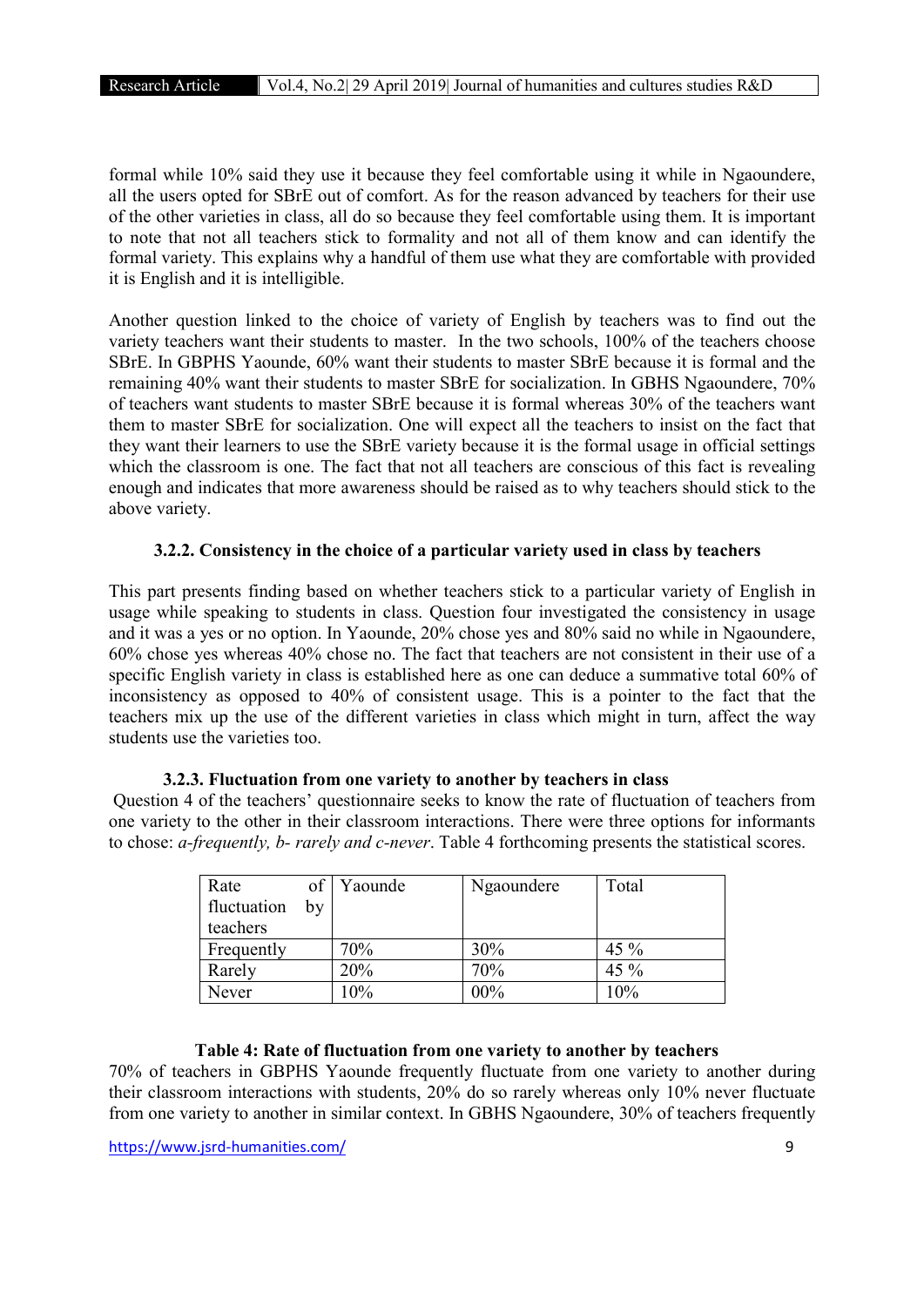fluctuate, 70% rarely whereas 00% never fluctuate from one variety to another. Thus, it is not gainsaying that most teachers are inconsistent in the use of the SBrE variety in class. It is noticed that in the target schools, a multitude frequently and sometimes switch from one variety to another.

# 3. Conclusion

Findings from the field shows that both students like teachers do not stick to the SBrE variety in the official classroom setting. They rather fluctuate from one variety to another at one time and at another time, mix the different varieties in writing.

Findings based on the test given to students for them to chose between SBrE and GenAmE to use in the classroom, reveal that in terms of preference as far as grammatical expressions is concerned, students opted more for SBrE than GenAmE. SBrE was again place alongside with CamE as grammatical expressions are concerned and the results shows students preference for CamE over SBrE. Furthermore, learners' choice of lexical expressions between SBrE and GenAmE was equally investigated and findings disclosed that learners prioritize GenAmE over SBrE lexical items.

Investigation from the teachers' questionnaire shows that most teachers opted for the use of SBrE in class over GenAmE and CamE though a multitude of them confirmed that they are not consistent to the SBrE variety as they frequently fluctuate between the three varieties in the target setting.

Looking at the major findings, you can bear with me that there is inconsistency in the choice of which variety is to be used in class exercised by learners and teachers in French Cameroon. Their constant switch and fluctuation from one variety to the other in official classroom environment where SBrE is expected to prevail gives an impression that what matters is intelligibility and nothing else in English usage in Cameroon. One can say here without any fear of contradiction that something need to be done to clarify the existing usage confusing situation of English in the official classroom situation in Cameroon.

The above findings are complemented by reasons responsible for the inconsistency in the choice of English variety by the accessible population in classroom and Cameron at large. Language policy makers in Cameroon fail to communicate the need to promote the SBrE at various levels of the school curriculum as it is not mentioned as a need, not developed at the level of content development, limited or no teacher preparation towards the use of the SBrE in the teachers training colleges which is translated in their teaching and transferred to learners. According to Long & Richards [cited by Johnson, 1989: IX] language curriculum design is a decision-making process and engages policy making, needs assessment, material design and development, teacher preparation and development and programme management and evaluation. This is reiterated by Nunan (1994 and 1996). The language curriculum design in Cameroon does not take appropriate decisions neither do they make policies to promote the consistent use of SBrE in official settings. Another reason for the mix-up in varieties shown by students and teachers is because of their ignorance of the differences and lack of awareness of which variety is official. The students' irregularity more particularly can be attributed to mislearning. Students can only produce input given to them by their teachers and if the teacher sends out wrong input, the learners will follow suit. In addition, the recruitment of English language teachers is becoming very loose in Cameroon as holders of Baccalaureat without any proficiency level in English are admitted to be trained as English language teachers in some higher teachers' training colleges. To better this situation, the following are recommended: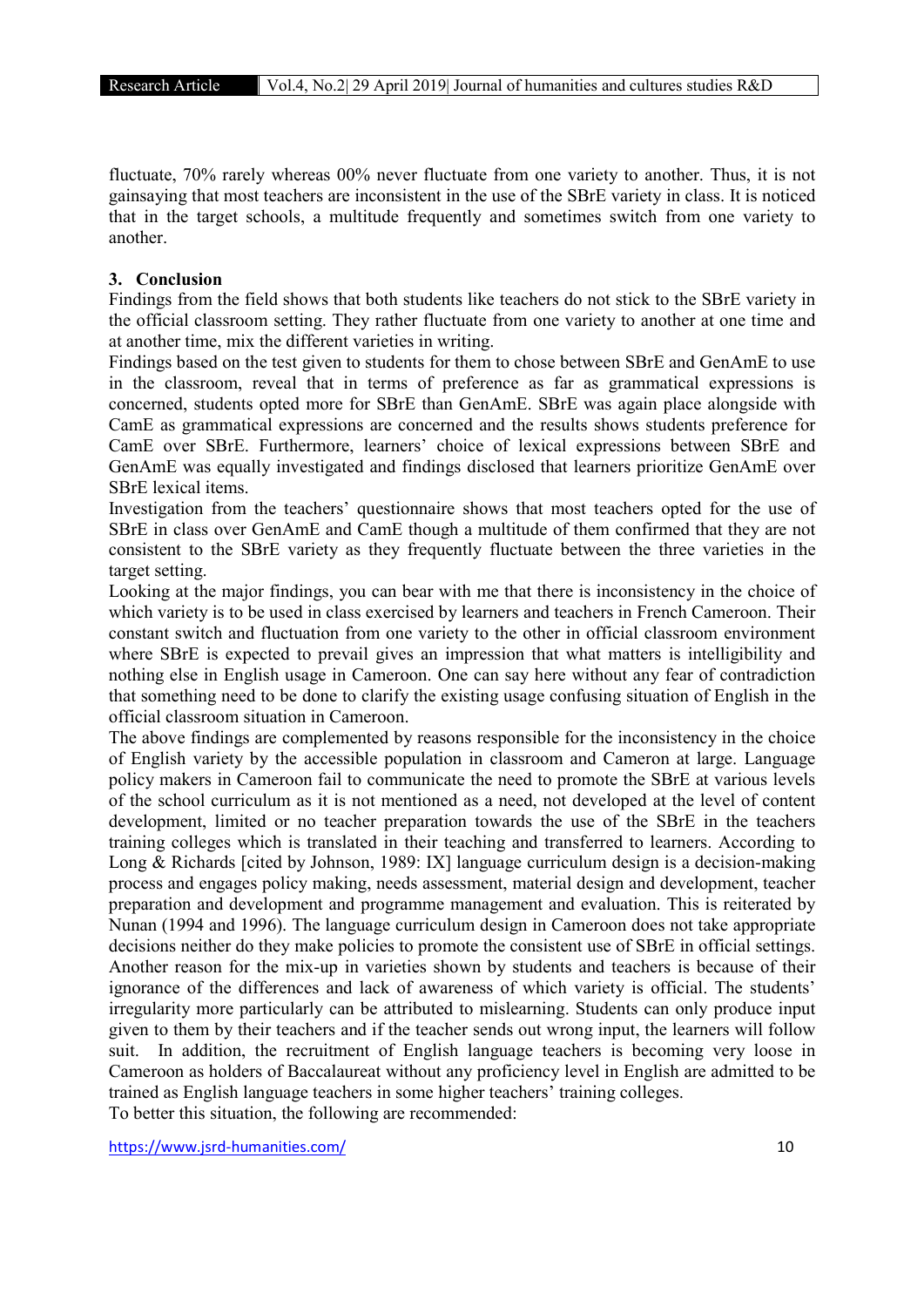- Since it is not stated clearly in the constitution the type of Variety of English to be promoted in Cameroon and since there is a mixture of varieties used in the official circles; the state constitution should indicate specifically the variety of English recommended at the official setting in Cameroon.
- Given that language curriculum designers equally fail to insist on the teaching of the SBrE variety in the teachers training colleges at all the levels of education in Cameroon, Primary and Secondary school teachers should be given remedial courses on the different varieties of English evident in Cameroon and then insist on the SBrE as that used in the official setting.
- The teaching of Bilingual Training, Functional English and Use of English as a common course in the different teachers training colleges in Cameroon should be revisited to include the differences in usage in the SBrE and other Englishes evident in Cameroon so as to project SBrE for them to use in the official classroom setting.

Thus, if care is not taken and if the above recommendations are not applied, English language pedagogy in Cameroon will continue to be inconsistent. Else, one can only agree with Simo Bobda (1998) who holds that "Bristish and American English: Does it matter?" and also add that the usage situation in the classroom situation in Cameroon indicates that what matters is being intelligible no matter which variety you go for. Thus, I will end by expanding on the above question by Simo Bobda- Bristish, American and Cameroon English: Does it matter? This is a food for taught that can trigger further actions at various levels such as language curriculum developers, teachers' training colleges, teachers and students.

#### **REFERENCES**

- Atechi, N. (2006). *The Intelligibility of Native and Non-native English speech.* Cuvillier Verlag:Gottingen.
- Backley, P. (2006). Varieties of English: teaching English not Englishes. 87-96.
- Bauer, L. (2002). *International Varieties of English.* Edinburgh: Edinburgh University Press.
- Belibi, P. R. Teaching a standard variety of English or a local standard: the case of Cameroon. *International Journal of English Language Education* , 14.
- Barberly, A. (2011). Languages and language varieties: comparative research on the linguistic attitudes in four bilingual minority communities in Hungary. *ESUKA* , 41-55.
- Crystal, D. (2003). *English As A Global Language.* Cambridge: Cambridge University Press.

Essossomo, S. M. (2015). The fallacy of promoting non native varieties of english in postcolonial multilingual settings: the case of Cameroon english (CAME) in Cameroon. *Journal of Education and Practice* , 7.

- Johnson, R.K. (1989). The Second Language Curriculum. Cambridge: Cambridge University Press.
- Kouega, J.P. (2009,). Campus English: Lexical Variations in Cameroon; International Journal of Sociology of Language (199): 89-101.
- Kouega, J.P. (2007,). *The Language Situation in English*. Current Issues in Language planning 8(1):3-93.
- Kouega, J.P. (2006). *Aspects of Cameroon English Usage.* John Benjamins publishing company.
- Krashen, S. (2002). *Second Language Acquisition and Second Language Learning.* Carlifonia:University of Southern Carlifonia.